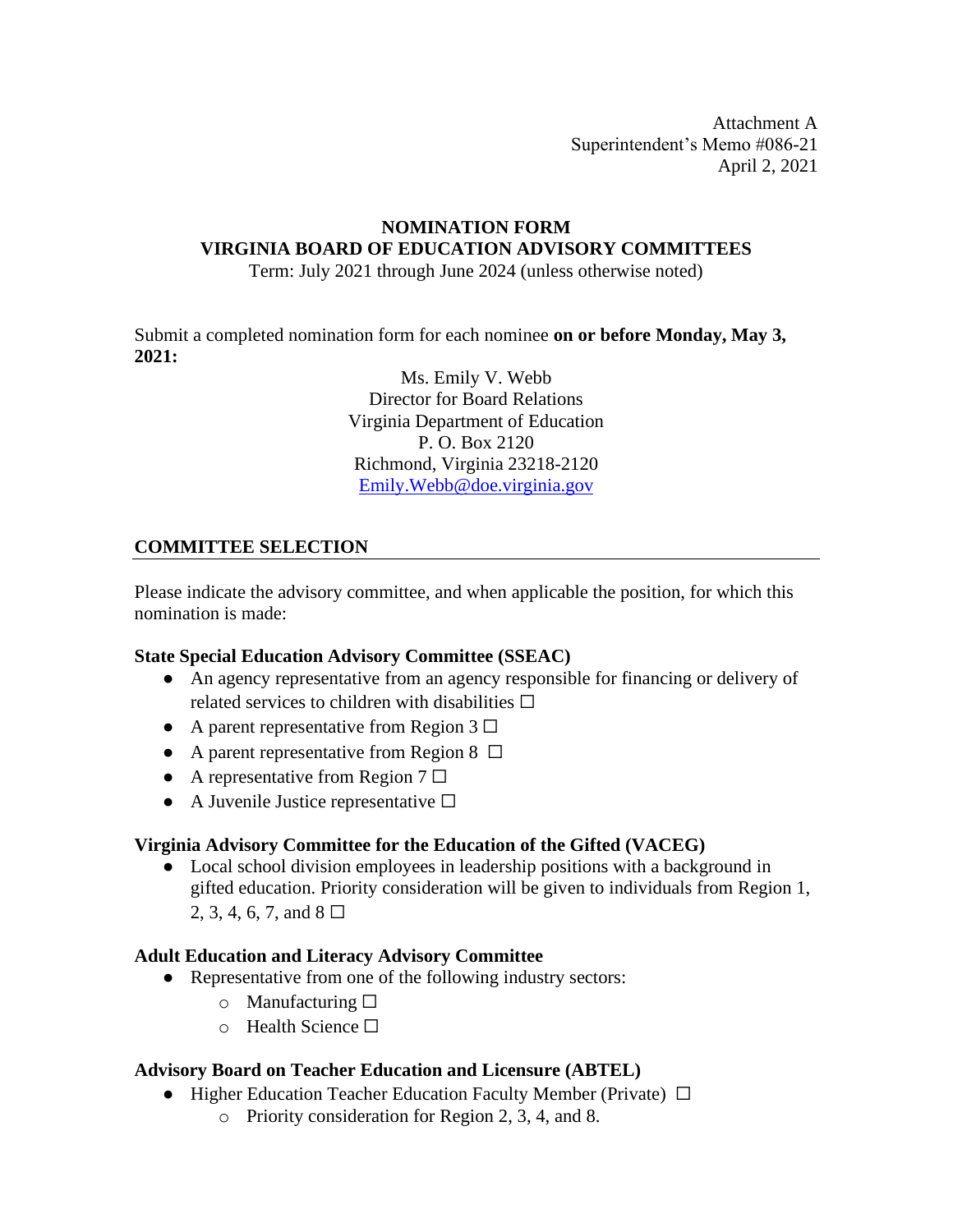# **Advisory Committee for Career and Technical Education**

- Representative from one of the following industry sectors:
	- o Energy ☐
	- o Health Science ☐
	- o Manufacturing ☐
	- o Marketing  $\Box$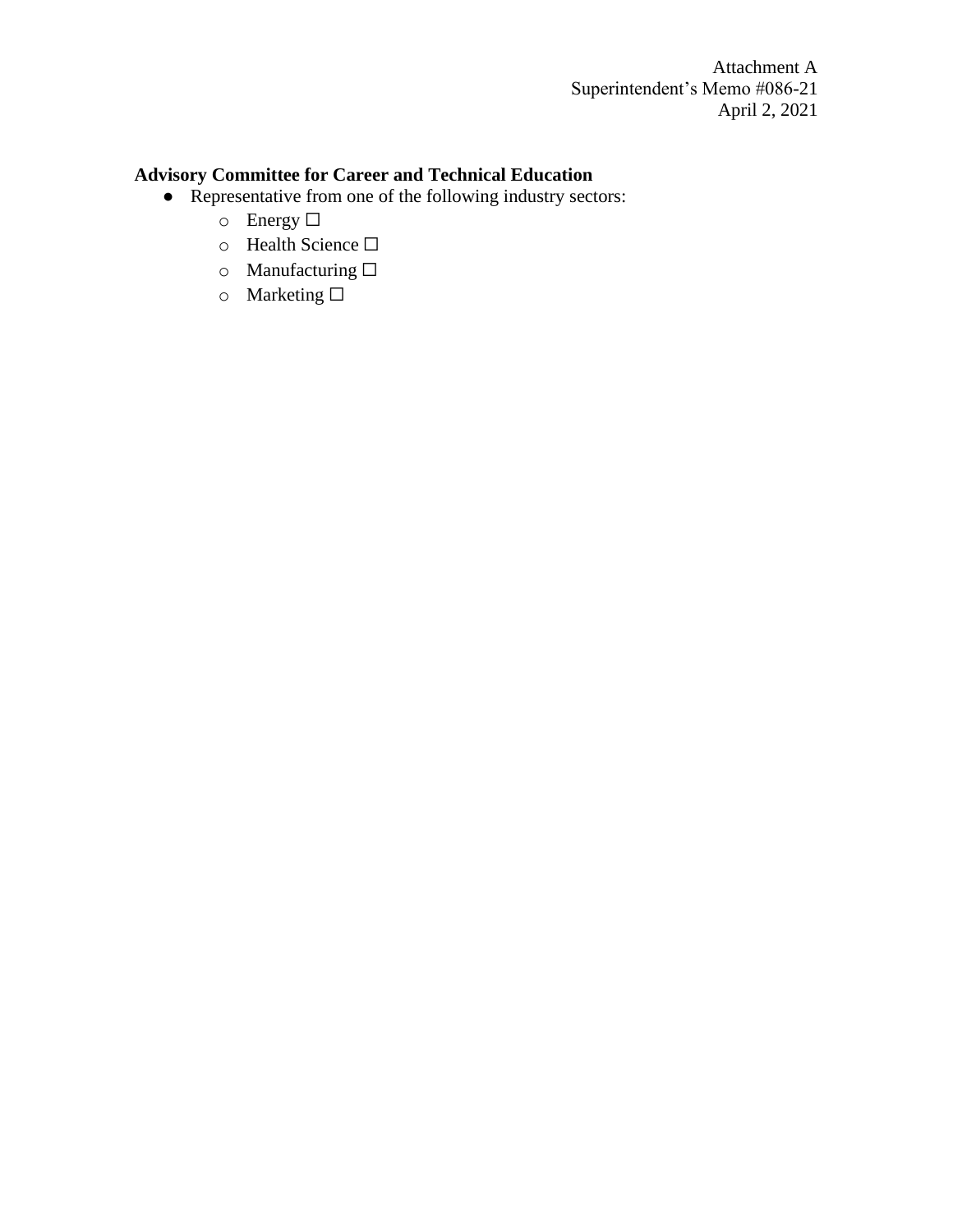# **PERSONAL INFORMATION**

| Person Being Nominated: (Please print or type)           |
|----------------------------------------------------------|
| Full Name of Nominee:                                    |
| <b>Current Title:</b>                                    |
| Employer:                                                |
| <b>Work Address:</b>                                     |
| Work Zip:                                                |
| Home Address:                                            |
| Home Zip:                                                |
| Home Phone:                                              |
| Work Phone:                                              |
| E-mail:                                                  |
| <b>Individual OR Organization Making the Nomination:</b> |
| Name:                                                    |
| Title:                                                   |
| E-mail:                                                  |
| Address:                                                 |

Zip:

Phone: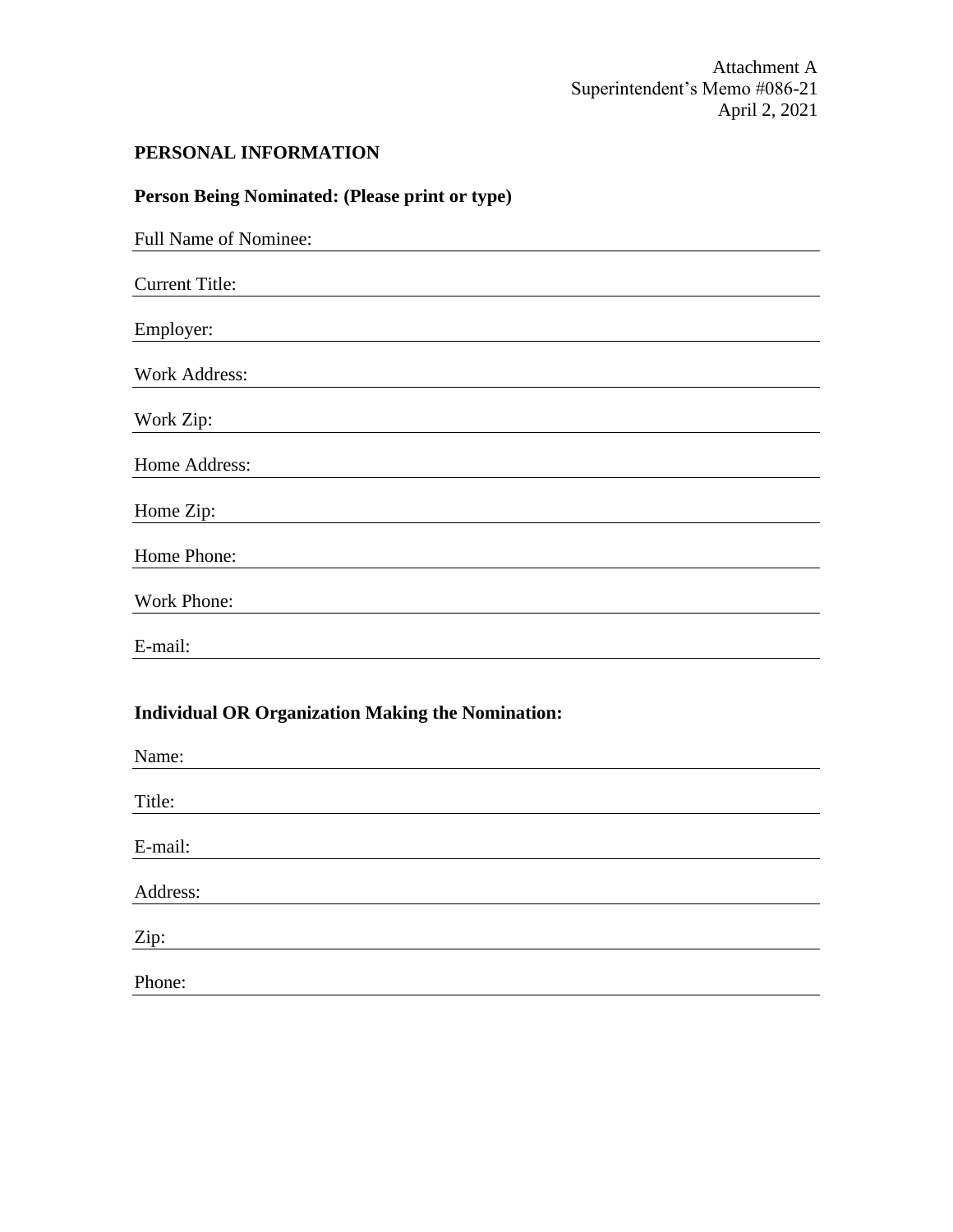# **NOMINEE'S BIOGRAPHICAL INTRODUCTION TO THE MEMBERS OF THE BOARD OF EDUCATION:**

(Please provide a short narrative on the nominee including educational background, professional and work experience accomplishments, and community service. It is not necessary to attach a vita.)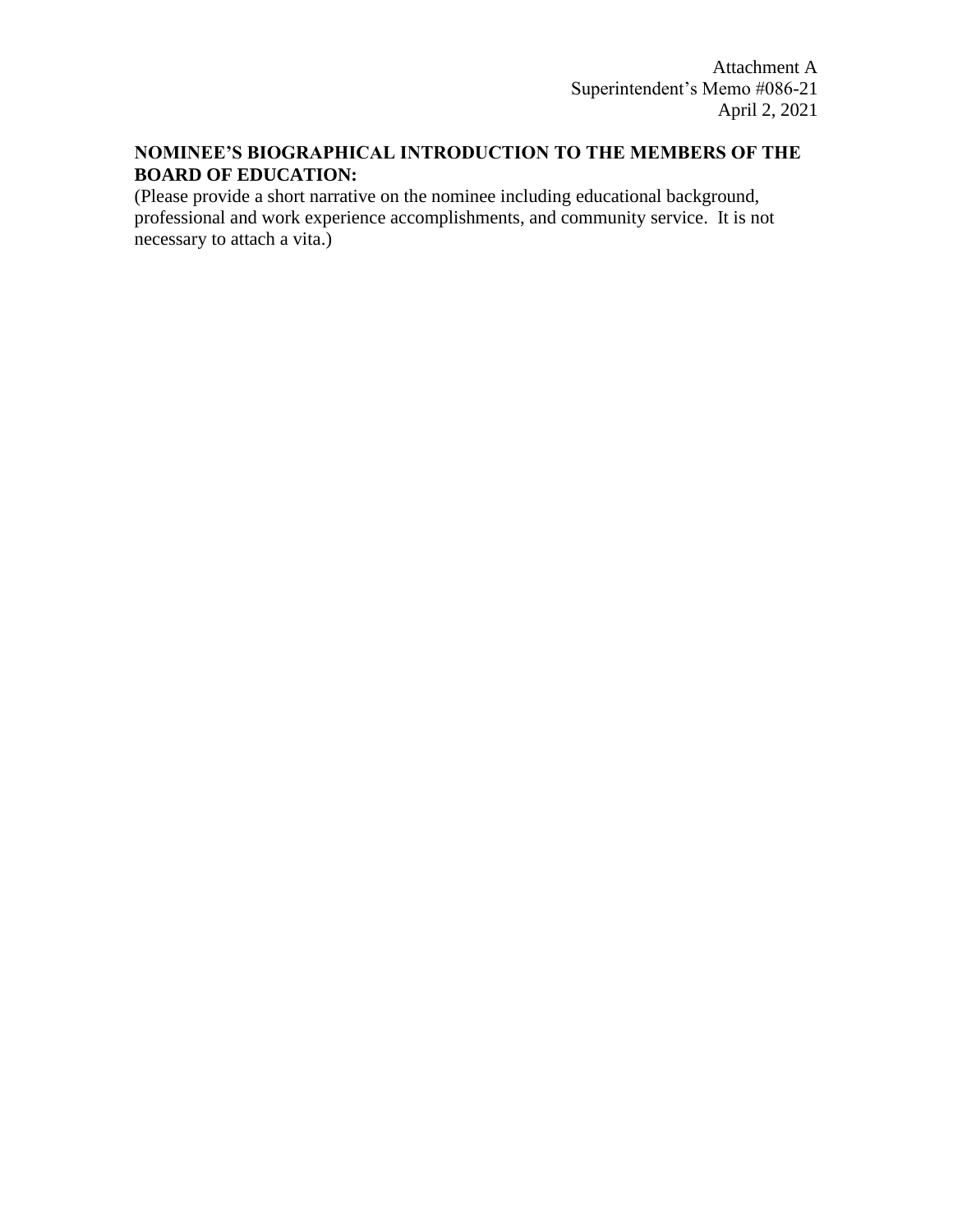### **FOR NOMINATIONS TO THE VIRGINIA ADVISORY COMMITTEE ON THE EDUCATION OF THE GIFTED, PLEASE RESPOND TO THE FOLLOWING TWO ITEMS:**

1. Nominee's Background in Gifted Education (such as parent, academic coursework, committees, teaching, administration, etc.):

2. Nominee's Educational Philosophy on Gifted Education: